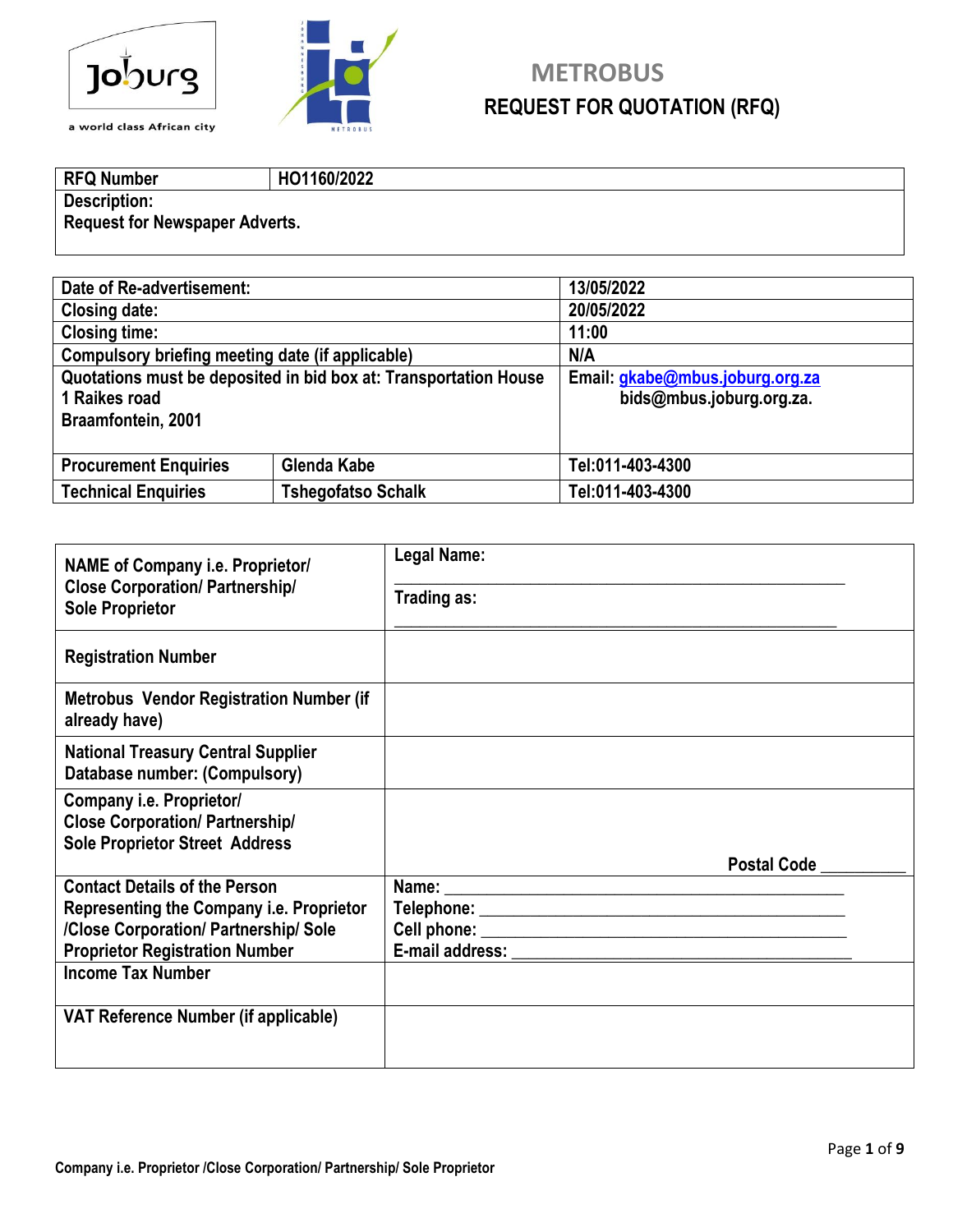



# **METROBUS REQUEST FOR QUOTATION (RFQ)**

#### **PRICING SCHEDULE – FIRM PRICES**

#### **Bidder's Name: Contract Contract Contract Contract Contract Contract Contract Contract Contract Contract Contract Contract Contract Contract Contract Contract Contract Contract Contract Contract Contract Contract Contra**

- Metrobus is not bound to accept the lowest or any quotation and reserves the right to accept the whole or any part of a quotation and to award the bid to more than one bidder.
- Offers to be valid for 60 days from the closing date of bid and no second-hand/refurbished materials/parts may be used in the final goods to be delivered by the bidder.
- Only firm prices will be accepted. Non-firm prices (including prices subject to rates of exchange variations) will not be considered in cases where different delivery points influence the pricing; a separate pricing schedule must be submitted for each delivery point.
- Do you intend to subcontract more than 25% of the work? **(Tick applicable box)**

| Ν<br>۱ |
|--------|
|        |

- If the answer is **YES**, indicate the name of the subcontractor \_\_\_\_\_\_\_\_\_\_\_\_\_\_\_\_\_\_\_\_\_\_\_\_\_\_\_\_\_\_\_\_\_\_\_\_, the percentage to be sub-contracted \_\_\_\_\_\_\_\_% and attach the BBBEE certificate of the subcontractor**.**
- The quotation will be evaluated on 80/20 preference point system in line with PPPFA Regulations, 2017.
- A bidder must submit proof of its B-BBEE status level of contributor to be awarded preference points, attach original or certified certificate (not older than 3 months) or sworn affidavit.
- For quotations above R30 000, the bidder should submit the municipal account for the company and all directors or lease agreement or an affidavit if they do not own or lease a property.
- B-BBEE Status Level of Contribution (preference points, maximum 20)
- **Other than completing the pricing schedule below, a bidder should submit the quotation on their company's letterhead or logos.**

#### **SCHEDULE OF PRICES/ RATES:**

| <b>Quotation Description:</b>                |  |
|----------------------------------------------|--|
|                                              |  |
| <b>Sub Total Price</b>                       |  |
| Vat 15% (if applicable)                      |  |
| <b>Total Quoted Price (Inclusive of Vat)</b> |  |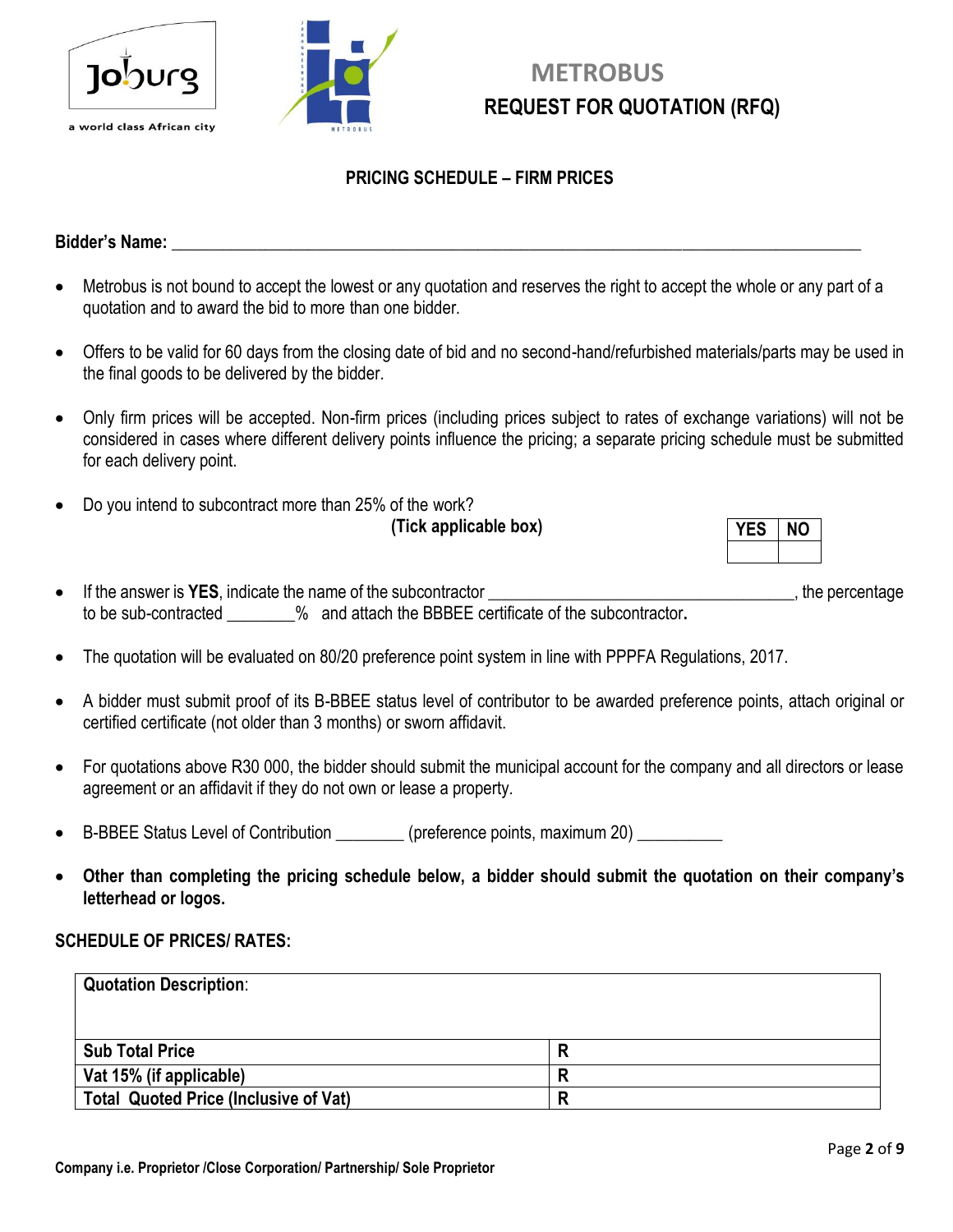



# **METROBUS REQUEST FOR QUOTATION (RFQ) REQUEST FOR QUOTATION (RFQ)**

#### **MBD 4 DECLARATION OF INTEREST**

- 1. No bid will be accepted from persons in the service of the state<sup>1</sup>.
- 2. Any person, having a kinship with persons in the service of the state, including a blood relationship, may make an offer

or offers in terms of this invitation to bid. In view of possible allegations of favouritism, should the resulting bid, or part thereof, be awarded to persons connected with or related to persons in service of the state, it is required that the bidder or their authorised representative declare their position in relation to the evaluating/adjudicating authority.

#### **3 In order to give effect to the above, the following questionnaire must be completed and submitted with the bid.**

|     | 3.7 The names of all directors/ trustees/ shareholders' members, their individual identity numbers and state employee<br>numbers must be indicated in paragraph 4 below |                         |  |
|-----|-------------------------------------------------------------------------------------------------------------------------------------------------------------------------|-------------------------|--|
|     | 3.8 Are you presently in the service of the state?<br>(Tick applicable box)                                                                                             | <b>YES</b><br><b>NO</b> |  |
|     |                                                                                                                                                                         |                         |  |
| 3.9 | Have you been in the service of the state for the past twelve months?<br>(Tick applicable box)                                                                          | <b>YES</b><br><b>NO</b> |  |
|     |                                                                                                                                                                         |                         |  |
|     | 3.10 Do you have any relationship (close family member, partner or associate) with persons in the                                                                       |                         |  |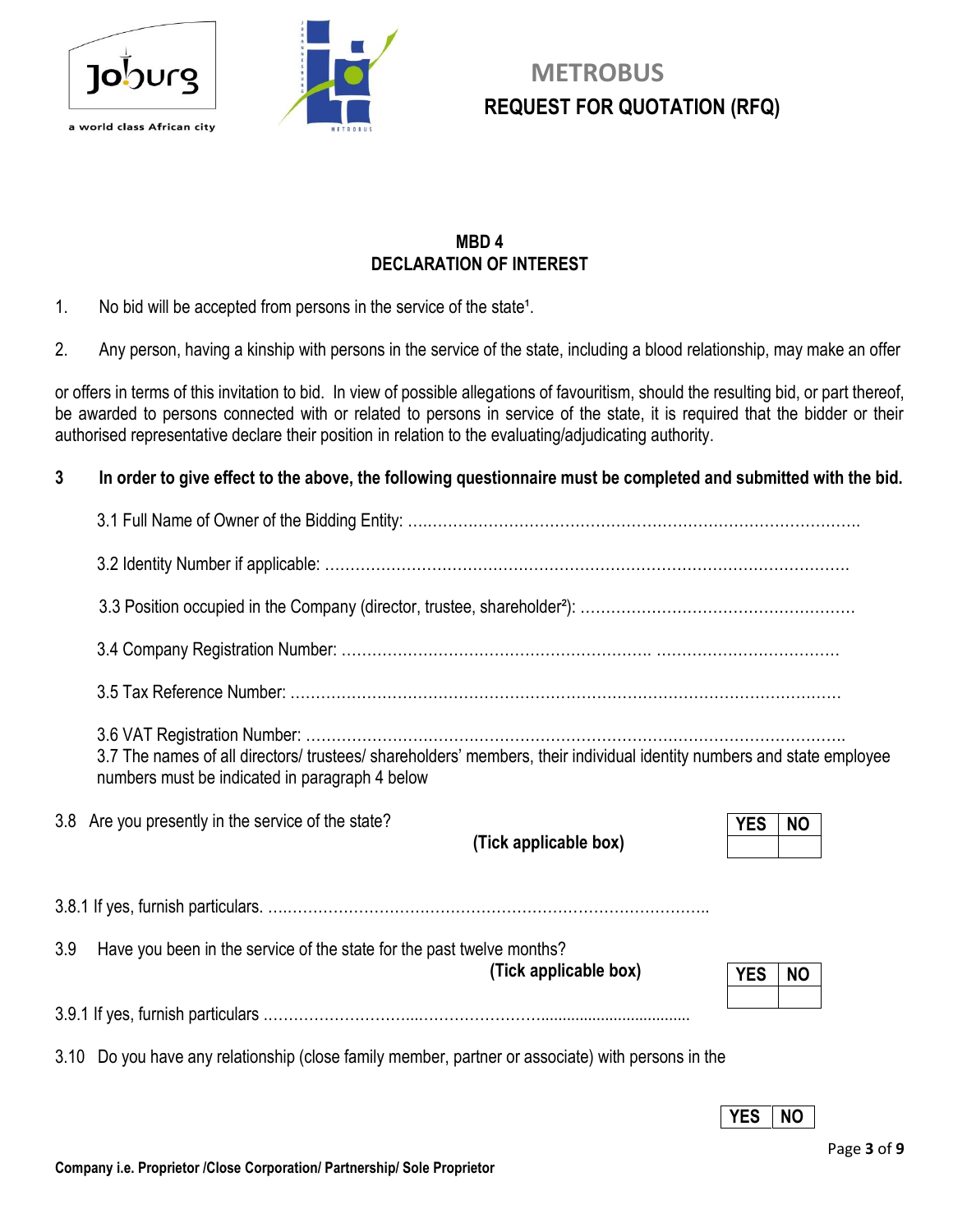| I.<br>lO | nuro |
|----------|------|
|          |      |



# **METROBUS REQUEST FOR QUOTATION (RFQ)**

| service of the state and who may be involved with the evaluation and or adjudication of this bid?                                                                                                                                      |                                                                                                |                              |  |
|----------------------------------------------------------------------------------------------------------------------------------------------------------------------------------------------------------------------------------------|------------------------------------------------------------------------------------------------|------------------------------|--|
|                                                                                                                                                                                                                                        | (Tick applicable box)                                                                          |                              |  |
|                                                                                                                                                                                                                                        |                                                                                                |                              |  |
| Are you aware of any relationship (close family member, partner or associate) between any other bidder and any<br>3.11<br>persons in the service of the state who may be involved with the evaluation and or adjudication of this bid? | (Tick applicable box)                                                                          | <b>YES</b><br><b>NO</b>      |  |
|                                                                                                                                                                                                                                        |                                                                                                |                              |  |
| 3.12 Are any of the company's directors, trustees, managers, principle shareholders or stakeholders<br>in the service of the state?                                                                                                    |                                                                                                |                              |  |
|                                                                                                                                                                                                                                        | (Tick applicable box)                                                                          | <b>YES</b><br><b>NO</b>      |  |
|                                                                                                                                                                                                                                        |                                                                                                |                              |  |
| 3.13 Are any spouse, child or parent of the company's directors trustees, managers, principle shareholders or stakeholders<br>in service of the state?                                                                                 |                                                                                                |                              |  |
|                                                                                                                                                                                                                                        | (Tick applicable box)                                                                          | <b>YES</b><br><b>NO</b>      |  |
|                                                                                                                                                                                                                                        |                                                                                                |                              |  |
| 3.14 Do you or any of the directors, trustees, managers, principle shareholders, or stakeholders of this company have any<br>interest in any other related companies or business whether or not they are bidding for this contract?    | (Tick applicable box)                                                                          | <b>YES</b><br><b>NO</b>      |  |
|                                                                                                                                                                                                                                        |                                                                                                |                              |  |
| 4.                                                                                                                                                                                                                                     | Full details of directors / trustees / members / shareholders. (Attach for additional members) |                              |  |
| <b>Full Name</b>                                                                                                                                                                                                                       | <b>Identity Number</b>                                                                         | <b>State Employee Number</b> |  |
|                                                                                                                                                                                                                                        |                                                                                                | (If applicable)              |  |

| . . | (If applicable) |
|-----|-----------------|
|     |                 |
|     |                 |
|     |                 |
|     |                 |
|     |                 |
|     |                 |

**1MSCM Regulations: "in the service of the state" means to be –** 

(a) a member of – (i) any municipal council; (ii) any provincial legislature; or (iii) the national Assembly or the national Council of provinces;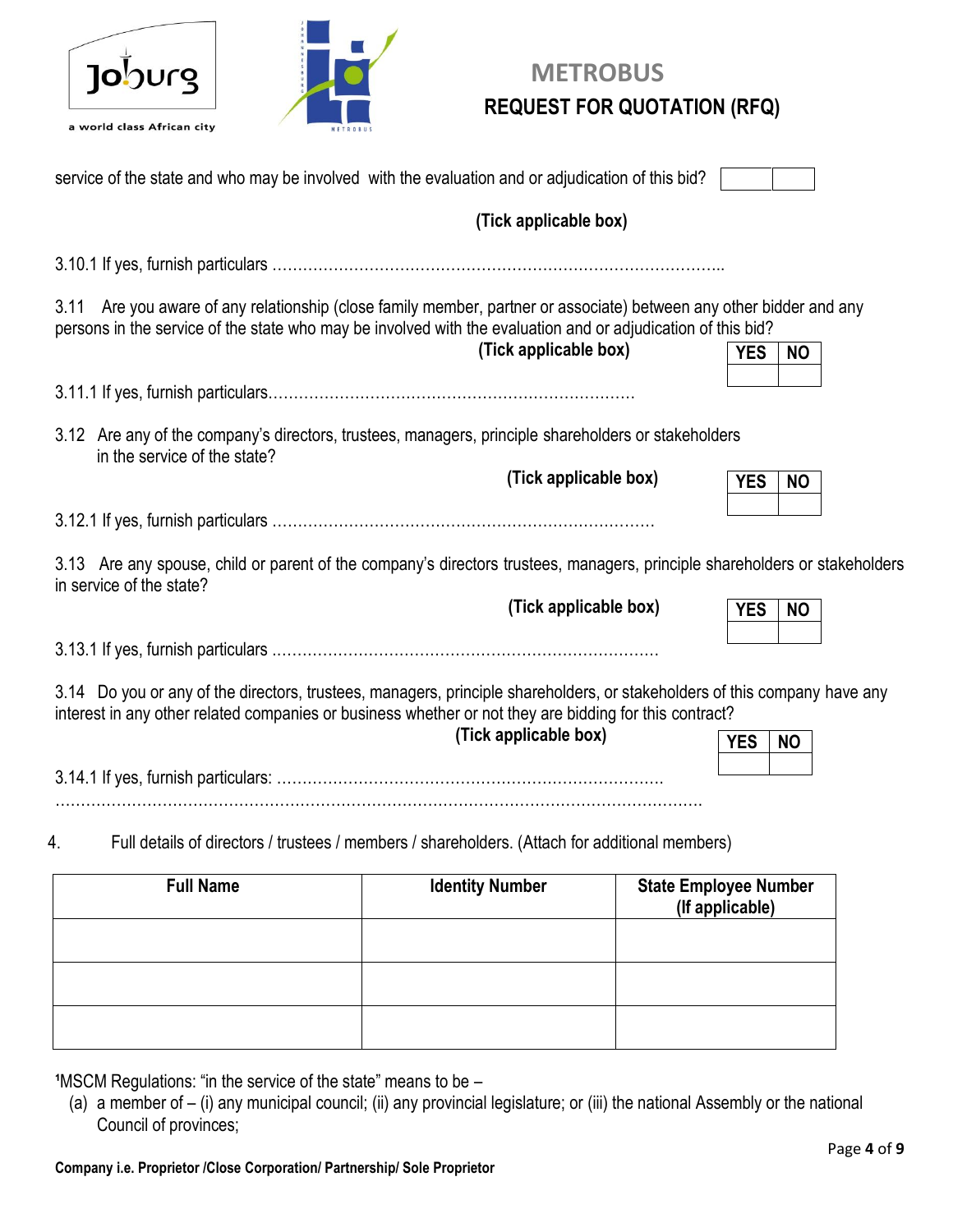



## **METROBUS REQUEST FOR QUOTATION (RFQ)**

- (b) a member of the board of directors of any municipal entity;
- (c) an official of any municipality or municipal entity;
- (d) an employee of any national or provincial department, national or provincial public entity or constitutional institution within the meaning of the Public Finance Management Act, 1999 (Act No.1 of 1999);
- (e) a member of the accounting authority of any national or provincial public entity; or
- (f) an employee of Parliament or a provincial legislature.

² Shareholder" means a person who owns shares in the company and is actively involved in the management of the company or business and exercises control over the company.

## **DECLARATION OF BIDDER'S PAST SUPPLY CHAIN MANAGEMENT PRACTICES (MBD8)**

- 1. This Municipal Bidding Document must form part of all bids invited.
- 2. It serves as a declaration to be used by municipalities and municipal entities in ensuring that when goods and services are being procured, all reasonable steps are taken to combat the abuse of the supply chain management system.
- 3. The bid of any bidder may be rejected if that bidder, or any of its directors have:
- a. abused the municipality's / municipal entity's supply chain management system or committed any improper conduct in relation to such system;
- b. been convicted for fraud or corruption during the past five years;
- c. wilfully neglected, reneged on or failed to comply with any government, municipal or other public sector contract during the past five years; or
- d. been listed in the Register for Tender Defaulters in terms of section 29 of the Prevention and Combating of Corrupt Activities Act (No 12 of 2004).
- **4. In order to give effect to the above, the following questionnaire must be completed and submitted with the bid. (tick applicable box).**

| Item  | Question                                                                                                                                                                           | Yes | <b>No</b> |
|-------|------------------------------------------------------------------------------------------------------------------------------------------------------------------------------------|-----|-----------|
| 4.1   | Is the bidder or any of its directors listed on the National Treasury's database<br>as a company or person prohibited from doing business with the public<br>sector?               | Yes | No        |
|       | (Companies or persons who are listed on this database were informed in<br>writing of this restriction by the National Treasury after the audi alteram<br>partem rule was applied). |     |           |
| 4.1.1 | If so, furnish particulars:                                                                                                                                                        |     |           |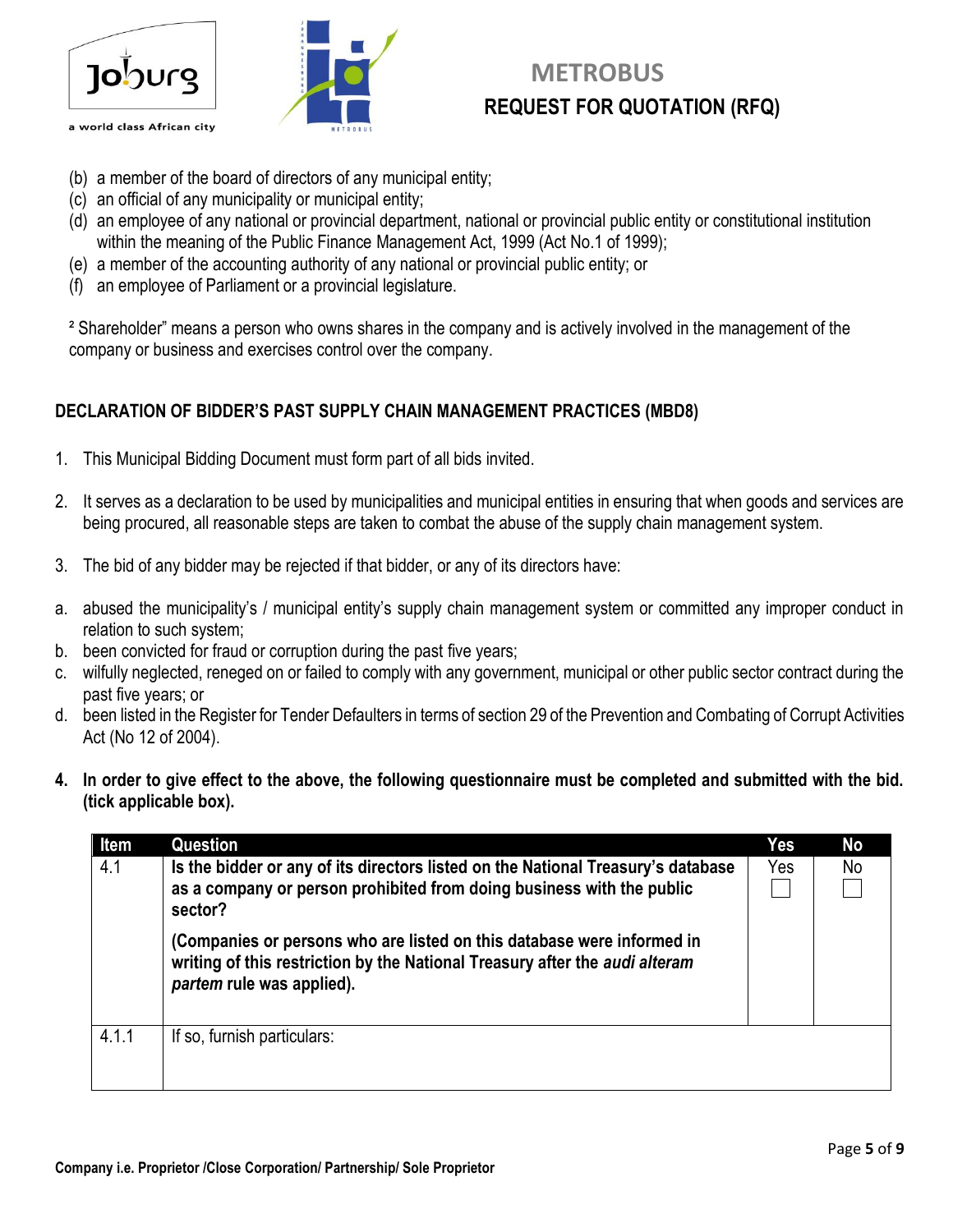



# **TO METROBUS REQUEST FOR QUOTATION (RFQ) REQUEST FOR QUOTATION (RFQ)**

| 4.2   | Is the bidder or any of its directors listed on the Register for Tender Defaulters in<br>terms of section 29 of the Prevention and Combating of Corrupt Activities Act (No 12<br>of 2004)?                                                            | Yes | No        |
|-------|-------------------------------------------------------------------------------------------------------------------------------------------------------------------------------------------------------------------------------------------------------|-----|-----------|
|       | (To access this Register enter the National Treasury's website,<br>www.treasury.gov.za, click on the icon "Register for Tender Defaulters" or<br>submit your written request for a hard copy of the Register to facsimile number<br>$(012)$ 3265445). |     |           |
| 4.2.1 | If so, furnish particulars:                                                                                                                                                                                                                           |     |           |
| 4.3   | Was the bidder or any of its directors convicted by a court of law (including a<br>court of law outside the Republic of South Africa) for fraud or corruption<br>during the past five years?                                                          | Yes | No        |
| 4.3.1 | If so, furnish particulars:                                                                                                                                                                                                                           |     |           |
| Item  | Question                                                                                                                                                                                                                                              | Yes | <b>No</b> |
| 4.4   | Does the bidder or any of its directors owe any municipal rates and taxes or<br>municipal charges to the municipality / municipal entity, or to any other municipality /<br>municipal entity, that is in arrears for more than three months?          | Yes | No        |
| 4.4.1 | If so, furnish particulars:                                                                                                                                                                                                                           |     |           |
| 4.5   | Was any contract between the bidder and the municipality / municipal entity or<br>any other organ of state terminated during the past five years on account of<br>failure to perform on or comply with the contract?                                  | Yes | No        |
| 4.7.1 | If so, furnish particulars:                                                                                                                                                                                                                           |     |           |

## **CERTIFICATION**

**I, THE UNDERSIGNED (NAME) ………………………………………………………………………………**

#### **CERTIFY THAT THE INFORMATION FURNISHED ON THIS DECLARATION FORM IS CORRECT.**

#### **I ACCEPT THAT THE STATE AND/OR THE EMM MAY ACT AGAINST ME SHOULD THIS DECLARATION PROVE TO BE FALSE.**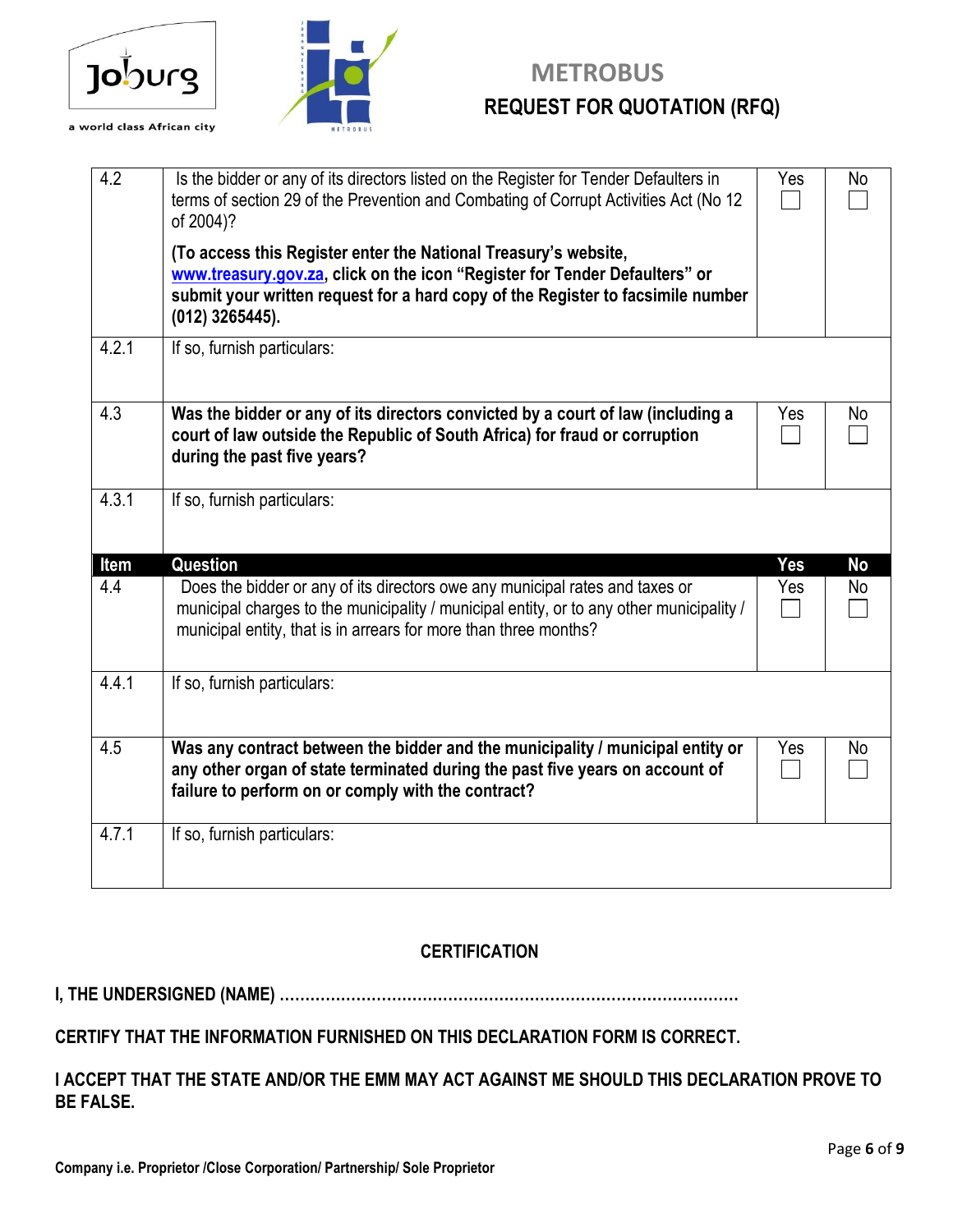| <u> 1010 (101</u>          |  |
|----------------------------|--|
| a world class African city |  |



**Signature Date** 

…………………………………. ……………………………………… **Capacity** Capacity **Capacity Capacity Name of Bidding Entity** 

#### **MBD 9 CERTIFICATE OF INDEPENDENT BID DETERMINATION (MBD 9)**

- 1. This Form "I" must form part of all bids<sup>1</sup> invited.
- 2. Section 4 (1) (b) (iii) of the Competition Act No. 89 of 1998, as amended, prohibits an agreement between, or concerted practice by, firms, or a decision by an association of firms, if it is between parties in a horizontal relationship and if it involves collusive bidding (or bid rigging).² Collusive bidding is a *pe se* prohibition meaning that it cannot be justified under any grounds.
- 3. Municipal Supply Regulation 38 (1) prescribes that a supply chain management policy must provide measures for the combating of abuse of the supply chain management system, and must enable the accounting officer, among others, to:
- a. take all reasonable steps to prevent such abuse;
- b. reject the bid of any bidder if that bidder or any of its directors has abused the supply chain management system of the municipality or municipal entity or has committed any improper conduct in relation to such system; and
- c. cancel a contract awarded to a person if the person committed any corrupt or fraudulent act during the bidding process or the execution of the contract.
- 4. This Form "I" serves as a certificate of declaration that would be used by institutions to ensure that, when bids are considered, reasonable steps are taken to prevent any form of bid-rigging.
- 5. In order to give effect to the above, the attached Certificate of Bid Determination must be completed and submitted with the bid:

## **CERTIFICATE OF INDEPENDENT BID DETERMINATION (MBD 9)**

I, the undersigned, in submitting the accompanying bid:

\_\_\_\_\_\_\_\_\_\_\_\_\_\_\_\_\_\_\_\_\_\_\_\_\_\_\_\_\_\_\_\_\_\_\_\_\_\_\_\_\_\_\_\_\_\_\_\_\_\_\_\_\_\_\_\_\_\_\_\_\_\_\_\_\_\_\_\_\_\_\_\_\_\_\_\_\_\_\_\_\_\_\_\_\_\_\_\_\_\_\_\_\_\_\_\_\_ (Bid Number and Description)

in response to the invitation for the bid made by:

## **Metrobus**

do hereby make the following statements that I certify to be true and complete in every respect:

I certify, on behalf of: the state of the state of the state of the state of the state of the state of the state of the state of the state of the state of the state of the state of the state of the state of the state of th

(Name of Bidder)

1. I have read and I understand the contents of this Certificate;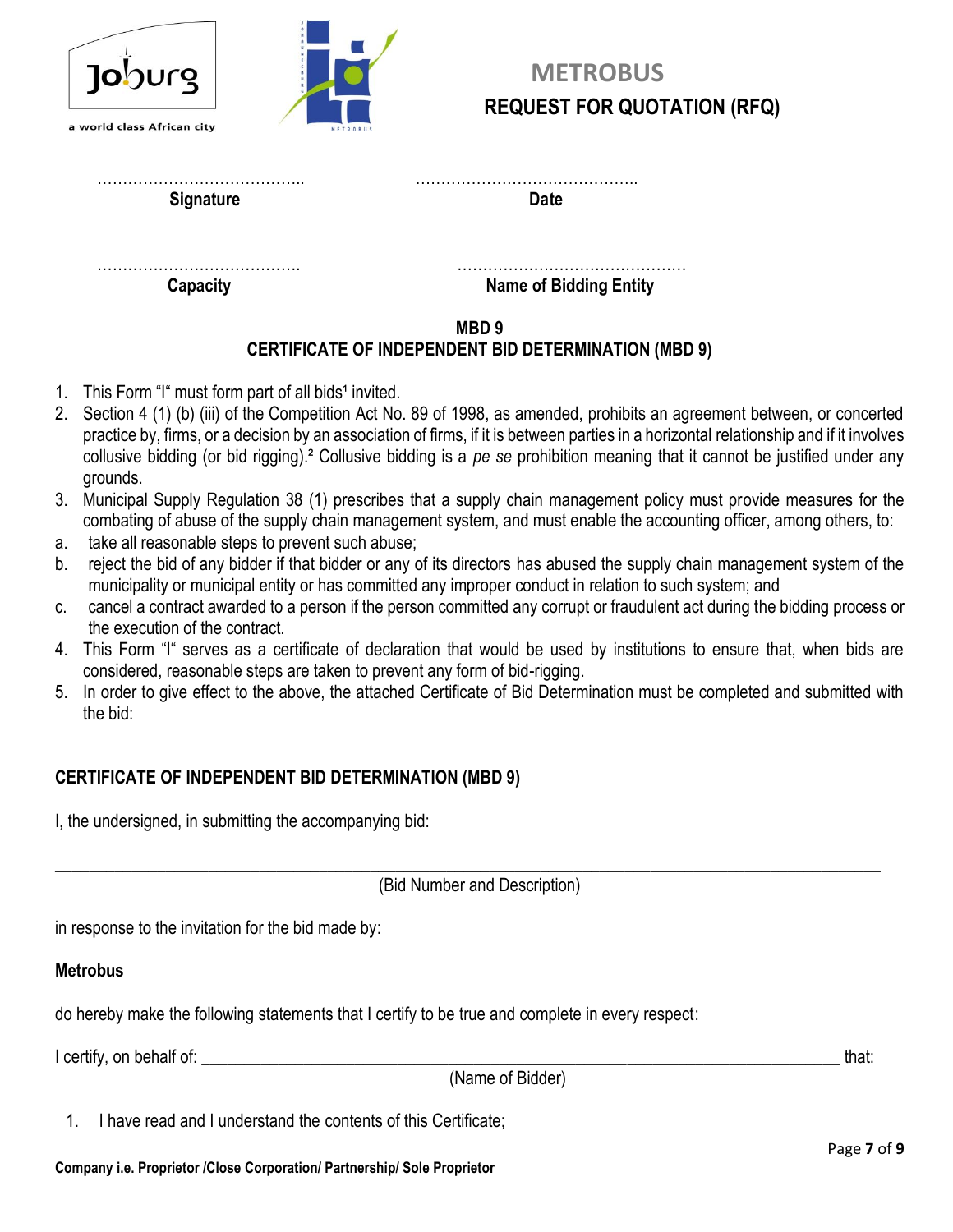



# **METROBUS REQUEST FOR QUOTATION (RFQ)**

- 2. I understand that the accompanying bid will be disqualified if this Certificate is found not to be true and complete in every respect;
- 3. I am authorized by the bidder to sign this Certificate, and to submit the accompanying bid, on behalf of the bidder;
- 4. Each person whose signature appears on the accompanying bid has been authorized by the bidder to determine the terms of, and to sign, the bid, on behalf of the bidder;
- 5. For the purposes of this Certificate and the accompanying bid, I understand that the word "competitor" shall include any individual or organization, other than the bidder, whether or not affiliated with the bidder, who:
- (a) has been requested to submit a bid in response to this bid invitation;
- (b) could potentially submit a bid in response to this bid invitation, based on their qualifications, abilities or experience; and
- (c) provides the same goods and services as the bidder and/or is in the same line of business as the bidder
- 6. The bidder has arrived at the accompanying bid independently from, and without consultation, communication, agreement or arrangement with any competitor. However communication between partners in a joint venture or consortium<sup>3</sup> will not be construed as collusive bidding.
- 7. In particular, without limiting the generality of paragraphs 6 above, there has been no consultation, communication, agreement or arrangement with any competitor regarding:
	- a) prices;
	- b) geographical area where product or service will be rendered (market allocation)
	- c) methods, factors or formulas used to calculate prices;
	- d) the intention or decision to submit or not to submit, a bid;
	- e) the submission of a bid which does not meet the specifications and conditions of the bid; or
	- f) bidding with the intention not to win the bid.
- 8. In addition, there have been no consultations, communications, agreements or arrangements with any competitor regarding the quality, quantity, specifications and conditions or delivery particulars of the products or services to which this bid invitation relates.
- 9. The terms of the accompanying bid have not been, and will not be, disclosed by the bidder, directly or indirectly, to any competitor, prior to the date and time of the official bid opening or of the awarding of the contract.
- 10. I am aware that, in addition and without prejudice to any other remedy provided to combat any restrictive practices related to bids and contracts, bids that are suspicious will be reported to the Competition Commission for investigation and possible imposition of administrative penalties in terms of section 59 of the Competition Act No. 89 of 1998 and or may be reported to the National Prosecuting Authority (NPA) for criminal investigation and or may be restricted from conducting business with the public sector for a period not exceeding ten (10) years in terms of the Prevention and Combating of Corrupt Activities Act No. 12 of 2004 or any other applicable legislation.

| Signature                                 | Date                |
|-------------------------------------------|---------------------|
| Full Names of Person Representing Company | Position in Company |